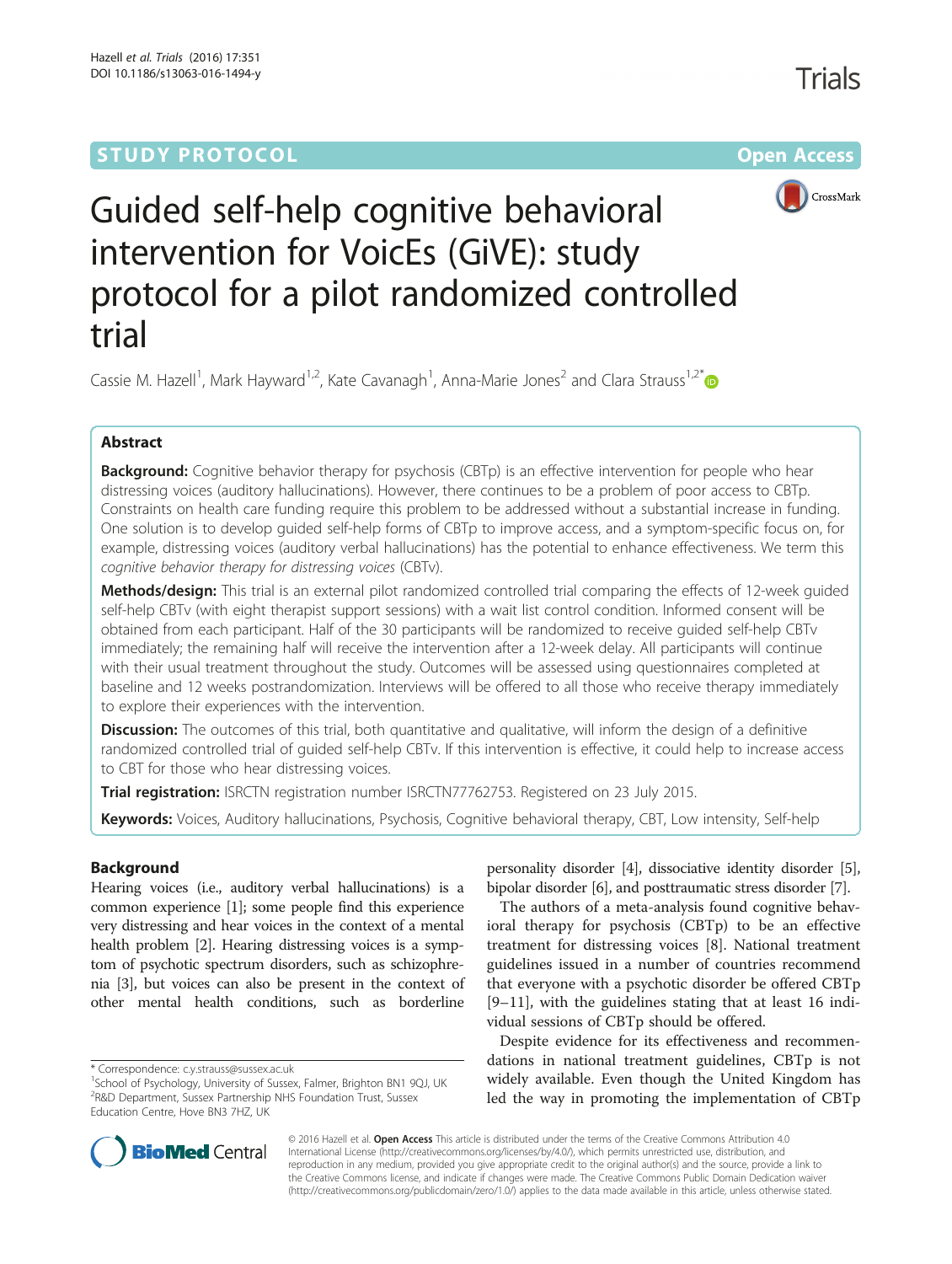[[12\]](#page-6-0), the authors of a report by the U.K. Schizophrenia Commission [\[13](#page-6-0)] found only 10 % of people with psychosis were offered CBTp. More recent figures suggest this rate may have actually decreased [[14\]](#page-6-0).

The most consistently reported barrier to implementation is insufficient resources to meet the demand, including both insufficient numbers of therapists trained in providing CBTp [[15](#page-6-0)] and trained therapists' lack of protected time [[14](#page-6-0)]. The current economic climate has had a deleterious impact on mental health funding across the globe [\[16](#page-6-0)]. Consequently, it is not realistic to expect that resources required to deliver CBTp in line with treatment guidelines will be available in the near future. An alternative approach is to use available resources more efficiently. This could include offering CBTp self-help resources with a therapist's guidance, an approach that requires less therapist resources than standard interventions [[17](#page-6-0)]. We propose a guided selfhelp form of CBTp that could be a suitable intervention for this client group. Our approach requires less therapeutic contact time (8 sessions) than the recommended 16 sessions, so the same number of therapists could, in principle, offer an intervention to twice as many people over the course of a year.

The authors of multiple meta-analyses have found that guided self-help cognitive behavioral therapy (CBT) is effective for treatment of anxiety and depression [[18](#page-6-0), [19](#page-6-0)], and, as a consequence, guided self-help CBT is offered routinely in the United Kingdom for people experiencing these difficulties [\[20\]](#page-6-0). Evidence is emerging that briefer forms of CBTp may also be effective. A meta-analysis found that, in comparison to control conditions, briefer forms of CBTp (i.e., trials offering fewer than the recommended 16 therapy sessions) significantly improved psychosis symptoms at posttherapy and during follow-up [[21](#page-6-0)]. However, the authors of a previous meta-analysis of CBTp more broadly showed that trial quality is an important moderator of treatment effects; with high-quality CBTp trials producing smaller effect sizes than lowerquality trials [\[22, 23](#page-6-0)]. Therefore, lower-quality trials may overestimate the effectiveness of briefer forms of CBTp.

In addition, in an effort to improve the effectiveness of CBTp, the field is moving away from generic CBTp for the broad range of psychotic symptoms and toward symptom-specific CBTp, with recent trials being focused on CBTp for delusions [\[24](#page-6-0)] and distressing voices [\[25](#page-6-0)]. However, to our knowledge, there has been no research into the potential of guided self-help for distressing voices, and this is the aim of the present study.

This study is an external pilot randomized controlled trial (RCT) being conducted prior to a definitive trial of guided self-help CBTp for people distressed by hearing voices (which we term CBTv). Guided self-help CBTv aims to reduce the distress associated with the experience of hearing voices. Therefore, the primary hypothesis for the

trial will be that, compared with the delayed therapy control group, those who receive guided self-help CBTv will experience a reduction in the distress associated with voices. Secondary hypotheses will be that those receiving guided self-help CBTv will report improvement in negative and positive beliefs about voices, self-esteem, and assertive relating in comparison with the control group, which are the mechanisms through which the therapy is proposed to work [\[26\]](#page-6-0).

The following are the aims of the present pilot study: (1) to determine whether a full trial is justified, (2) to establish the effect size on the primary outcome (voice-related distress) for a sample size calculation for a definitive trial, and (3) to address questions concerning study recruitment, retention, and acceptability. Specifically, between-group treatment effects will determine whether a definitive RCT of guided self-help CBTv is justified; that is, we will proceed if the effect size on the primary outcome is in favor of CBTv in comparison to the delayed therapy control condition and if the 95 % CI for this effect contains the minimal clinically important difference (MCID). If so, this study will provide the parameters needed to estimate the sample size for a definitive RCT. Finally, we will assess whether the study design is acceptable to participants using recruitment and retention rates and qualitative interviews with participants. Both study dropout and therapy dropout rates will be reported with a view to understanding reasons for dropout and developing strategies to minimize dropout in a definitive trial.

## Methods/design

This study is a pragmatic, single-blind, external pilot RCT with two parallel arms and 1:1 allocation. A rater blinded to allocation will conduct postintervention assessments. A total of 30 participants will be recruited; half will be randomly allocated to receive guided self-help CBTv immediately (immediate therapy), and half will join a wait list for the same intervention (delayed therapy). Both groups will maintain their usual mental health care throughout the course of the study.

The randomization of participants will be conducted by an independent statistician, using a 1:1 ratio random permuted block randomization (with block sizes of two, four, and six). The research team will be blinded to the block size. Figure [1](#page-2-0) illustrates the process of randomization and group allocation.

The outcome data will be collected at time 0 (before randomization), and at time 1 (12 weeks postrandomization). Time 1 assessments will be conducted by a research assistant blinded to the participant's group allocation. All of the participants allocated to receive immediate therapy will be asked to complete an exit interview to discuss their experience with the therapy.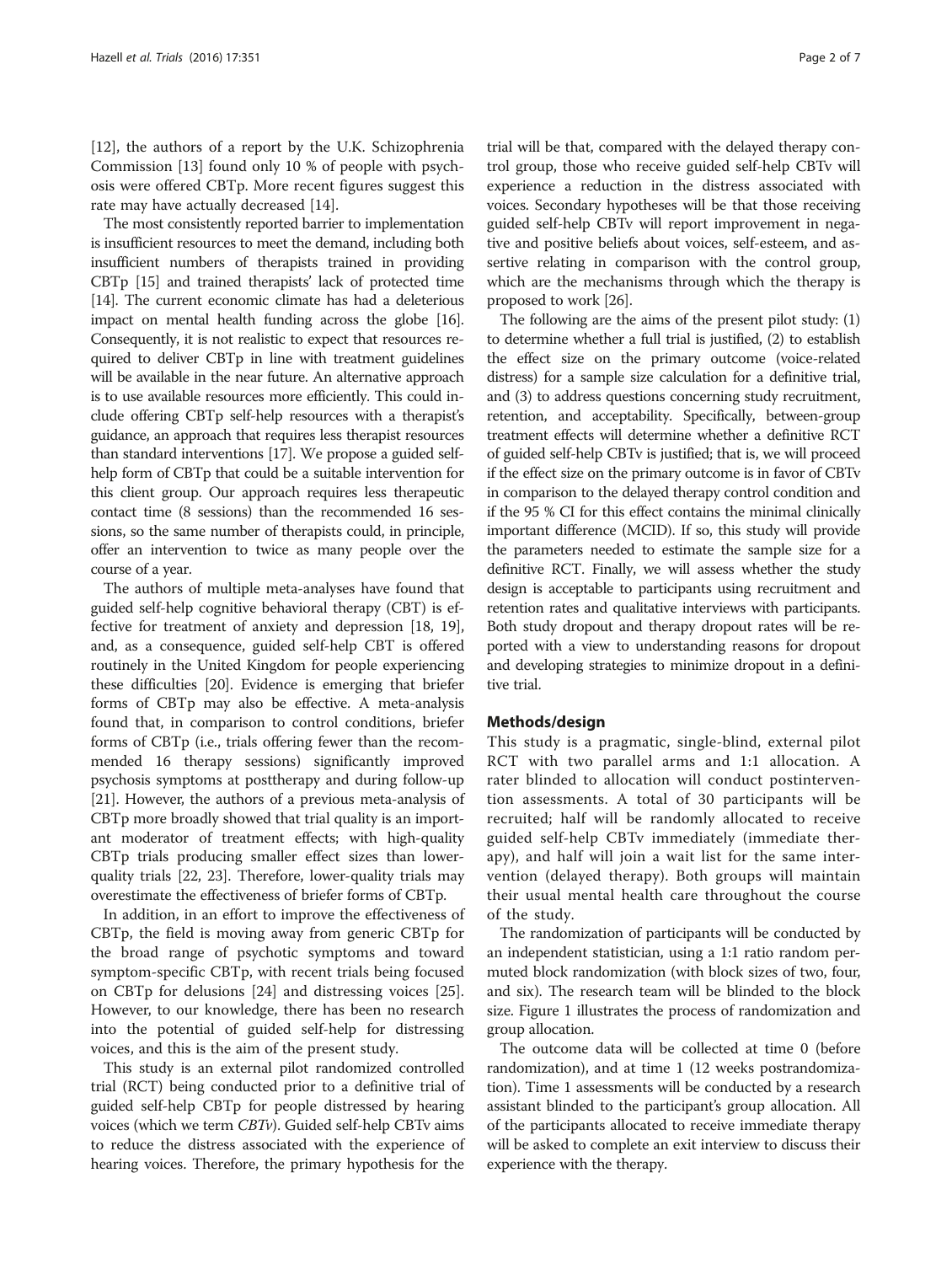<span id="page-2-0"></span>Hazell et al. Trials (2016) 17:351 Page 3 of 7



To assess adherence to the protocol, all therapists will be asked to complete a checklist after each session with each client, indicating the elements of the protocol they have covered. The checklist has been designed specifically for this intervention.

### Participants

Participants will be service users recruited from an NHS mental health trust in the South of England. Clinicians will be asked to refer eligible service users from among their caseload. Potential participants will also be identified using a database of people who have agreed to be contacted about research studies.

In line with the recommendations of Julious [[27](#page-6-0)] for pilot RCTs, 12 participants per arm are required for this pilot RCT. The authors of a meta-analysis of briefer forms of CBTp found the maximum dropout rate to be 13.5 % [[21\]](#page-6-0). Using this as a guideline, we have overestimated a potential attrition rate of 20 % for the present study, meaning a total of 30 participants will be recruited (15 per arm).

The inclusion criteria for participants are that they must (1) be aged 18 years or older; (2) be distressed by hearing voices; which will be operationalized by requiring participants to score at least 3 out of 5 on item 5 (How much do the voices interfere with your daily activities?), 6 (How distressing are the voices that you hear?), or 7 (How bad do the voices make you feel about yourself) on the Hamilton Program for Schizophrenic Voices Questionnaire (HPSVQ) [[28](#page-6-0)], equivalent to moderate levels of interference, distress, and impact, respectively; (3) have heard voices for the at least 1 year; (4) are not currently in, or have plans to receive, another psychological intervention during the course of the study; and (5) are able to read and write in English at the level required for the self-help course.

Participants will be excluded from the trial if they have a primary diagnosis of substance misuse or if an organic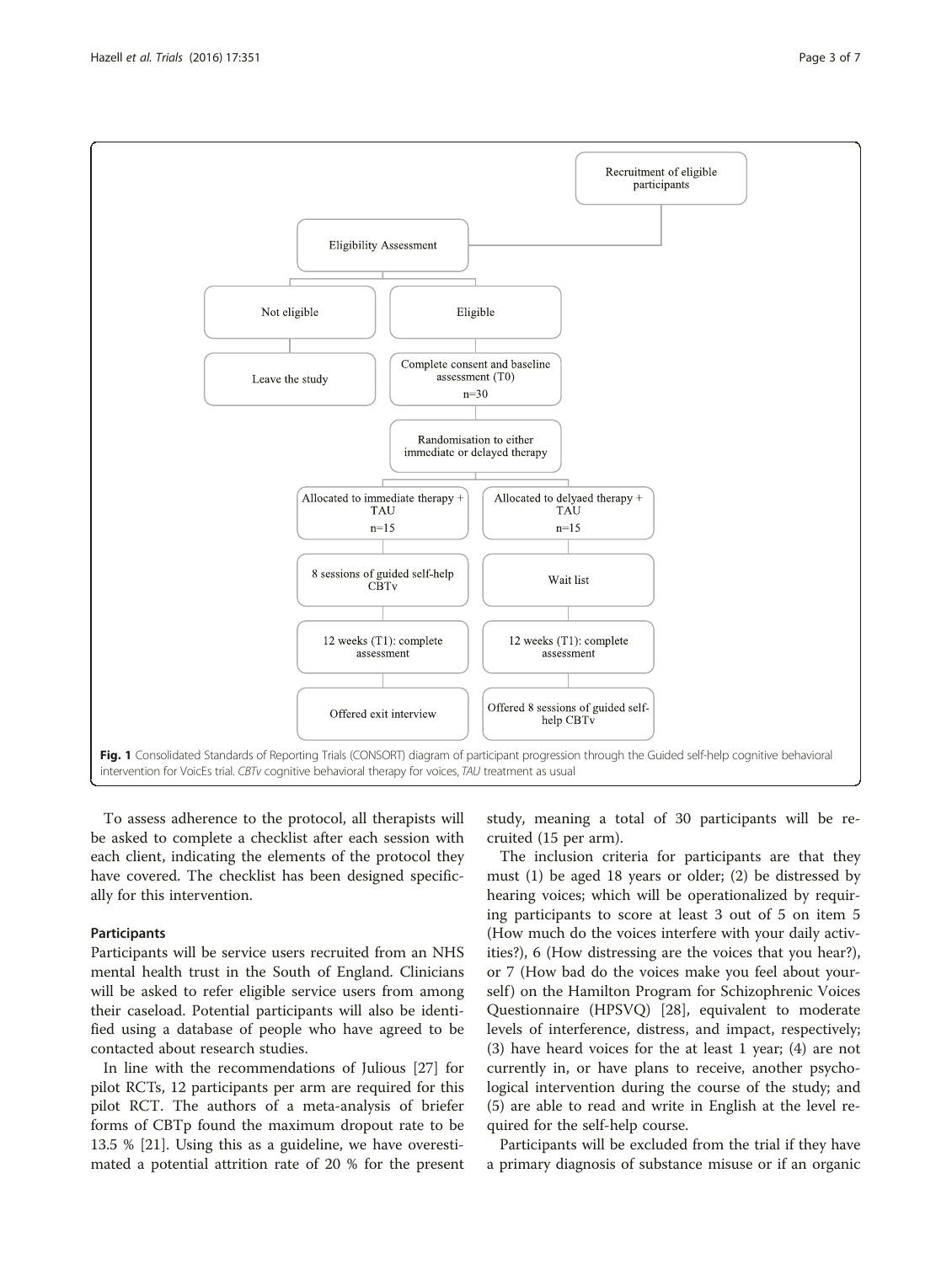illness is determined as the reason for hearing voices. Otherwise, diagnosis is not an inclusion or exclusion criterion, given that distressing voices are common across a range of diagnoses (i.e., schizophrenia [[3\]](#page-6-0), borderline personality disorder [\[4\]](#page-6-0), dissociative identity disorder [\[5](#page-6-0)], bipolar disorder [[6\]](#page-6-0), posttraumatic stress disorder [[7\]](#page-6-0)).

#### Planned intervention

The 12-week intervention is based on and guided by the self-help book Overcoming Distressing Voices [[26\]](#page-6-0) and an accompanying workbook that summarizes the key chapters. The therapists and participants will have the same therapy materials (book and workbook). Therapist guidance will be offered over a maximum of 8 sessions (30– 60 minutes per session) delivered over the 12 weeks. The intervention will be guided by clinical psychologists with expertise in CBTp, and participants will be encouraged to engage with the structured self-help workbook throughout. The intervention protocol has been developed in collaboration with clinicians and people with lived experience of hearing voices.

The intervention consists of five modules: (1) The Coping module will look at ways of managing voice distress; current coping strategies will be evaluated, and new ones considered; (2) the Me module will address self-esteem; negative beliefs about the self will be re-evaluated, and positive beliefs will be strengthened; (3) the My Voices module will target unhelpful beliefs that are typically associated with voices, focusing on re-evaluating these beliefs; (4) the My Relationships module will give the participant an opportunity to work on a difficult relationship (including the relationship with voices), the aim being to develop more assertive ways of relating; and (5) the Looking to the Future module offers an opportunity for reflection and develops a plan for taking learning from the self-help course forward into the future.

Participants will keep the book and workbook after therapy has ended, providing a resource they can return to at a later date. Participants will be free to drop out of the intervention at any point. Therapists will each receive training in the intervention from CS and MH (authors of the self-help book), and monthly therapist group supervision will be offered.

## Wait-list control (delayed therapy)

Participants allocated to delayed therapy will join a waiting list for the intervention. The waiting period will be approximately 12 weeks after randomization, at which point participants will receive the intervention as outlined above.

Throughout the trial (including the waiting period), participants will continue with their usual mental health care. This will likely involve taking psychiatric medication and having regular contact with a clinician. The

type of medication participants are taking, as well as any changes in these across the span of the study, will be recorded.

## Measures

The primary outcome will be the HPSVQ voice impact subscale [\[28\]](#page-6-0). The HPSVQ voice impact subscale has five items rated on a 5-point (0–4) scale and measures the level of distress and impact that voices have on the person. The phenomenology subscale (four items) will also be included in this trial (and will be a secondary measure in the definitive trial). The questionnaire contains nine items in total and has strong concurrent validity (all  $r > 0.80$ ) as well as good internal consistency (all  $\alpha$  > 0.82) [\[29\]](#page-6-0).

The following measures of secondary outcomes are also included in this trial:

- 1. The Choice of Outcome in CBT for Psychoses questionnaire [\[30\]](#page-6-0) was developed in partnership with service users. It has 22 items measuring service userdefined recovery. Two of the items give participants the opportunity to include their own recovery goals for CBT. The severity scale of this questionnaire has a high level of test-retest reliability ( $α = 0.83$ ).
- 2. The Hospital Anxiety and Depression Scale (HADS) [[31](#page-6-0)] measures clinical levels of anxiety and/or depression. The HADS has 12 items. The English version of this questionnaire has good internal consistency ( $\alpha$  = 0.80) [\[32\]](#page-6-0).
- 3. The Short Warwick-Edinburgh Mental Well-being Scale (SWEMBS) [\[33\]](#page-6-0) uses seven items to measure psychological well-being. The SWEMBS has demonstrated good reliability ( $\alpha$  = 0.91).
- 4. The Rosenberg Self-Esteem Scale (RSES) [[34\]](#page-6-0) consists of ten items. It was originally developed to measure self-esteem among adolescents, but it has since been used with adults with strong psychometric properties. The RSES has strong levels of testretest reliability over time  $(r = 0.85)$ .
- 5. The Brief Core Schema Scale (BCSS) self-scale [\[35](#page-6-0)] measures participants' endorsement of positive and negative beliefs about themselves. The BCSS self-scale has 12 items and has strong internal consistency when given to clinical participants ( $\alpha$  = 0.84).
- 6. The Person's Relating to Others Questionnaire short version (PROQ3) [[36](#page-6-0)] measures social relating (person to person) in terms of their proximity and power. The questionnaire includes 48 items, and all scales show acceptable levels of internal consistency (all scales  $\alpha$  > 0.70).
- 7. The Voice and You [[37](#page-6-0)] measures the same relational dimensions as the PROQ3 [\[36\]](#page-6-0) but in the context of the participant's relationship with their voices (hearer to voice). The scale has 28 items and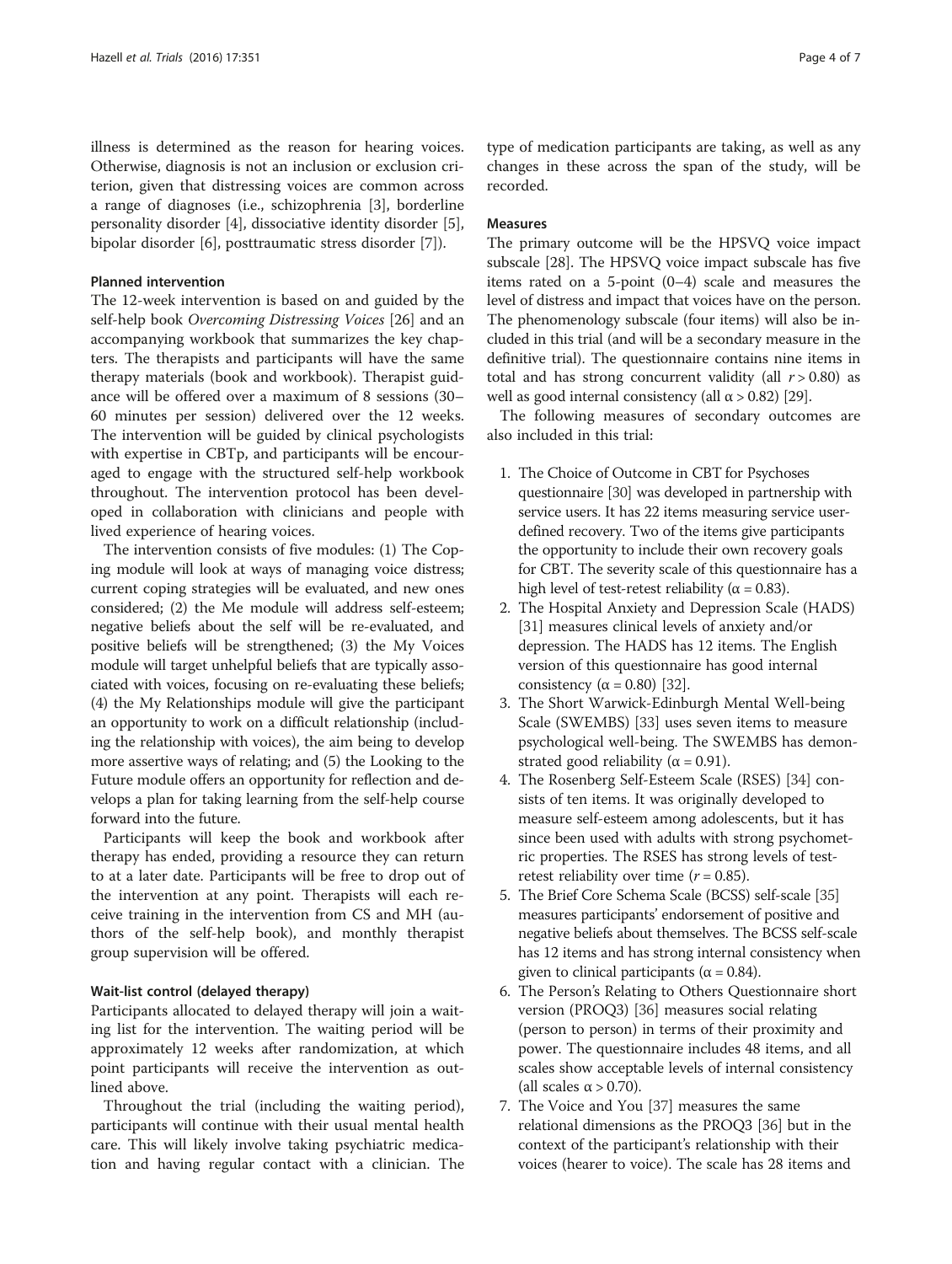demonstrates good internal consistency across all of the scales (all scales  $\alpha$  > 0.80).

8. The Beliefs about Voices Questionnaire–Revised [\[38](#page-6-0)] has 35 items and measures the strength of a range of beliefs about voices. All scales have acceptable levels of internal consistency (all scales  $α > 0.74$ ).

Sessional measures will be taken using six visual analogue scale questions, with each question targeting an intended therapy outcome or mechanism. An exit interview will be administered postintervention to participants in the immediate therapy condition. The Change Interview [[39\]](#page-6-0) will be used at that time to ask participants to consider any changes they have experienced over the course of the intervention and, if so, what they attribute these changes to. Helpful, unhelpful, and missing aspects of the intervention are also explored within the Change Interview. The Change Interview also asks participants to provide feedback on their experience with the research study itself, as well as to provide suggestions for future research in the area. The exit interview will also include additional questions on participants' experiences of the study process (e.g., assessments, consent, randomization) [[40\]](#page-6-0).

#### Data collection and storage

All data will be collected and stored in line with the Data Protection Act (1998). Assessments will be completed using tablet computers so that data are entered and stored electronically. Anonymized data will be stored on password-protected computers and will be available to members of the research team. Any files that contain personal information of participants will be kept in a password-protected electronic file or in locked filing cabinets on NHS or university sites. To maximize study retention, participants will be invited to complete postintervention assessments even if they have dropped out of the intervention, and all assessments will be conducted at a time and place most convenient to the participant.

#### Planned analysis

All of the analyses will be carried out once data collection has been completed. IBM SPSS Statistics version 22 software (IBM, Armonk, NY, USA) will be used to conduct all quantitative analyses. The findings of this trial will be reported using the Consolidated Standards of Reporting Trials (CONSORT) guidelines. The recruitment rates for this trial will be reported as a ratio of the number of potential participants approached to the number who consent to participate. The retention rates will be reported first as the percentage of participants who drop out of the study (i.e., do not complete time 1 assessments) and second as the percentage of participants who drop out of therapy before exposure (receive fewer than four sessions). If study or therapy dropout rates are greater than 33 %, this will indicate that changes to the study and/or therapy protocols may be needed. The acceptability of the study and therapy will be assessed using retention rates and feedback obtained through the exit interview.

The analysis for this trial will be mostly descriptive. We will report the means and/or medians (as appropriate) as well as SD and minimum and maximum scores at time 0 and time 1 for both groups on primary and secondary outcomes. Participants' characteristics will be reported using frequency counts and percentages, including the characteristics of any participants who drop out of the study and/or therapy. Analysis of covariance will be used to estimate T1 between-group differences on primary and secondary measures, controlling for baseline scores. Ninety-five percent confidence intervals will be calculated. Effect sizes will be reported as Cohen's d (unstandardized effect size divided by the baseline pooled SD). We will look at the effect sizes using both an intention-to-treat analysis approach and a per-protocol analysis (looking only at participants who attended at least 50 % of therapy sessions). A definitive trial will be considered to be justified if there is a between-group effect in favor of CBTv on the primary outcome (HPSVQ voice impact subscale [\[28\]](#page-6-0)) and if the 95 % CI contains the MCID of 2 points in favor of CBTv.

The exit interviews will be transcribed into NVivo software files (QSR International, Doncaster, Australia) and analyzed using thematic analysis in accordance with the Braun and Clarke [[41](#page-6-0)] protocol. The aim of the analysis will be to identify common patterns across interviews that reflect the participants' experiences of therapy and of the study processes. These themes, as well as the quantitative results, will be used to refine the study and therapy protocols. If a definitive trial is justified, then the power calculations will be based upon the between-groups effect size on the HPSVQ voice impact subscale [[28](#page-6-0)].

#### Research governance

This protocol has been prepared in line with the Standard Protocol Items: Recommendations for Interventional Trials (SPIRIT) guidelines [\[42](#page-6-0), [43\]](#page-6-0). See Fig. [2 a](#page-5-0)nd additional material for a copy of the SPIRIT figure and checklist for this study.

The trial is sponsored by the University of Sussex and funded through a doctoral studentship award given to CMH by the Economic Social and Research Council (ES/J500173/1) and Sussex Partnership NHS Foundation Trust. Ethics approval has been granted by the NHS Health Research Authority North West – Lancaster Research Ethics Committee (REC) (15/NW/0575). Written informed consent will be obtained from each participant by the lead author. A copy of the participant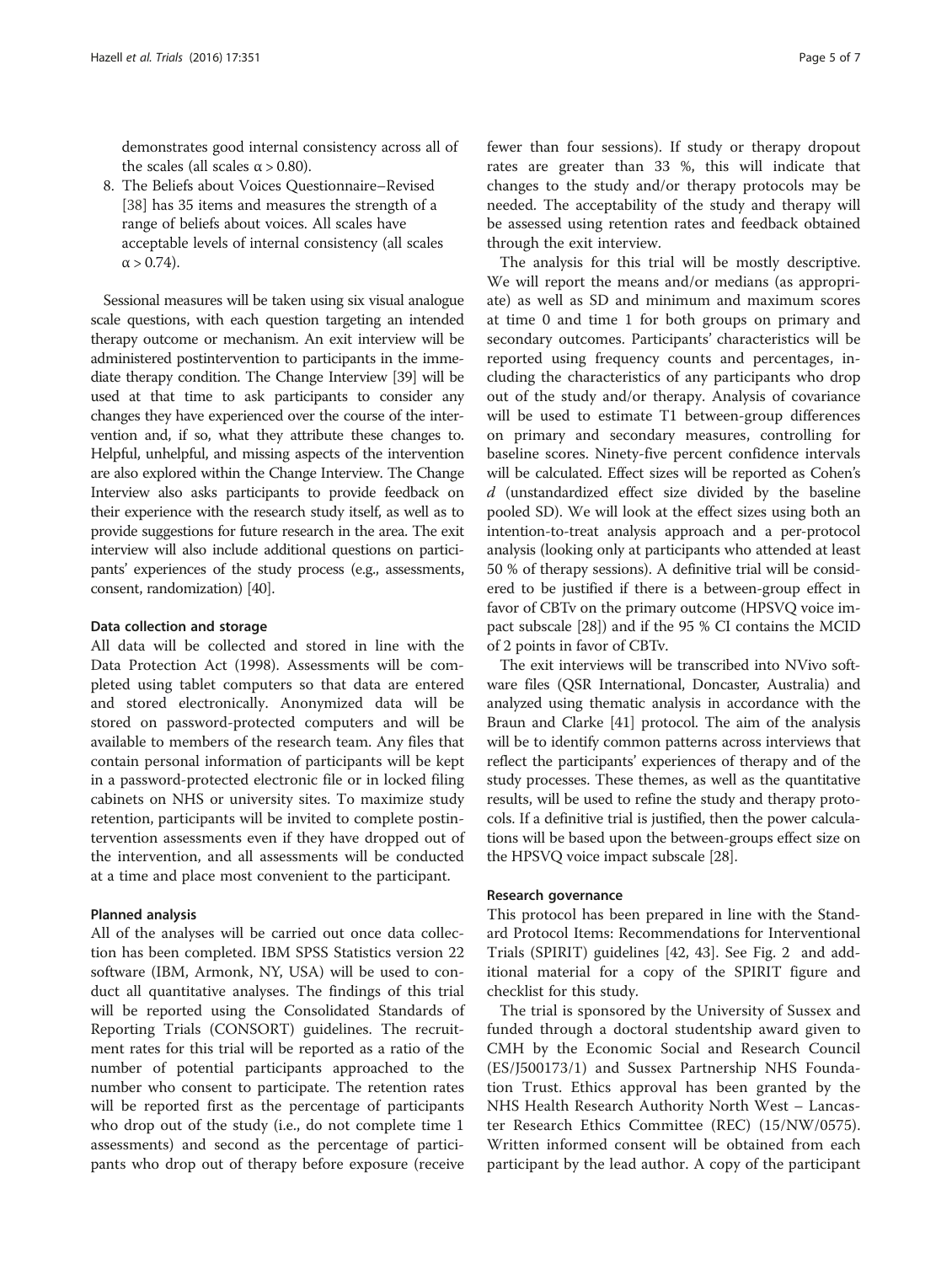<span id="page-5-0"></span>

|                                                                                                               | <b>Enrolment</b> | <b>CBTv</b><br>intervention | Close-<br>out |
|---------------------------------------------------------------------------------------------------------------|------------------|-----------------------------|---------------|
| <b>TIMEPOINT</b>                                                                                              | <b>T1</b>        |                             | T2            |
| <b>ENROLMENT:</b>                                                                                             |                  |                             |               |
| <b>Eligibility screen</b>                                                                                     | X                |                             |               |
| <b>Informed consent</b>                                                                                       | X                |                             |               |
| <b>Random allocation</b>                                                                                      | X                |                             |               |
| <b>INTERVENTION:</b>                                                                                          |                  |                             |               |
| <b>Intervention arm</b>                                                                                       |                  | X                           |               |
| Control arm                                                                                                   |                  |                             |               |
| <b>ASSESSMENTS:</b>                                                                                           |                  |                             |               |
| <b>Baseline</b><br>assessments                                                                                | X                |                             |               |
| <b>Post-intervention</b><br>assessments                                                                       |                  |                             | Х             |
| Fig. 2 Schedule of enrollment, intervention, and assessments. CBTv<br>cognitive behavioral therapy for voices |                  |                             |               |

information sheet and consent form can be obtained from the corresponding author.

A Trial Steering Committee (TSC) will be established in accordance with Medical Research Council guidelines [[44\]](#page-6-0) and will monitor the conduct of the trial and adherence to the study protocol. The TSC will include an independent chair, independent experts, and lay members. If necessary, applications to make significant protocol amendments will be made to the REC and study sponsor. A Data Monitoring Committee is not deemed necessary, given the pilot nature of the current study.

The U.K. National Institute of Health Research Good Clinical Practice guidelines will be followed, which includes reporting and investigation of any adverse events during the study. In line with these guidelines, the research team will ensure that the patient care team members are aware of any adverse events. If an adverse event is deemed to be related to the study, it will be reported to the study sponsor. The sponsor will then determine whether the study needs to be stopped and if an investigation of the adverse event is needed.

# Dissemination

Findings will be written up for publication in an openaccess, peer-reviewed journal, and a lay summary of findings will be sent to all study participants.

#### **Discussion**

The development of guided self-help CBTv is one approach that could potentially address the problem

of limited access to CBT in the United Kingdom for people who experience psychosis [[45\]](#page-6-0). However, it would be inadvisable to offer guided self-help CBTv routinely, as we do not yet know if it is acceptable or effective at reducing voice-related distress; it is an approach that widens access but that, if ineffective, would be of little use and a waste of limited resources.

This external pilot RCT will generate effect sizes of CBTv in comparison to the wait-list control group on the primary outcome (voice-related distress) and on secondary measures. The trial results will also indicate recruitment and retention rates and intervention acceptability. These parameters will inform the design and sample size calculation for a definitive trial. If found to be effective within a definitive trial, guided self-help CBTv has the potential to widen access to an effective, evidence-based intervention for people distressed by hearing voices.

#### Trial status

The trial has received ethical and governance approvals. Recruitment began in September 2015 and is planned to end in January 2016.

#### Abbreviations

BCSS, Brief Core Schema Scale; CBT, cognitive behavioral therapy; CBTp, cognitive behavioral therapy for psychosis; CBTv, cognitive behavioral therapy for voices; CONSORT, Consolidated Standards of Reporting Trials; GiVE, Guided self-help cognitive behavioral intervention for VoicEs; HADS, Hospital Anxiety and Depression Scale; HPSVQ, Hamilton Program for Schizophrenic Voices Questionnaire; MCID, minimal clinically important difference; PROQ3, Person's Relating to Others Questionnaire short version; RCT, randomized controlled trial; REC, Research Ethics Committee; RSES, Rosenberg Self-Esteem Scale; SPIRIT, Standard Protocol Items: Recommendations for Interventional Trials; SWEMBS, Short Warwick-Edinburgh Mental Well-being Scale; TAU, treatment as usual; TSC, Trial Steering Committee

#### Acknowledgements

The authors thank the Economic and Social Research Council (ESRC) (award number ES/J500173/1) and Sussex Partnership NHS Foundation Trust for funding this study through a doctoral studentship (to CH). The authors also acknowledge go to the other members of the GiVE research team: Sam Fraser, Katherine Pugh, Leanne Bogen-Johnston, Helen Startup, and Kathy Greenwood—thank you for your ideas, enthusiasm and support to make this study a reality. Furthermore, CMH thanks the members of the Sussex Partnership NHS Foundation Trust Research and Development Department for their help in setting up this study and promoting recruitment, with special thanks to Adam Baxter, Yvette Earley, and Taffy Bakasa.

#### Authors' contributions

CMH, CS, KC, and MH made substantial contributions to the conception and design of the study. AMJ made a substantial contribution to the data analysis plan. CMH and CS drafted the manuscript. MH, KC, and AMJ made editorial contributions. All authors read and approved the final manuscript.

#### Competing interests

Two of the authors of this paper (CS and MH) are also authors of the selfhelp book on which this therapy is based. The research team commit to reporting the trial findings without regard to the outcome. The study sponsor and funder will have no role in the study design, data collection, management, data analysis and interpretation, the writing of the subsequent reports, or the decision to submit the reports for publication.